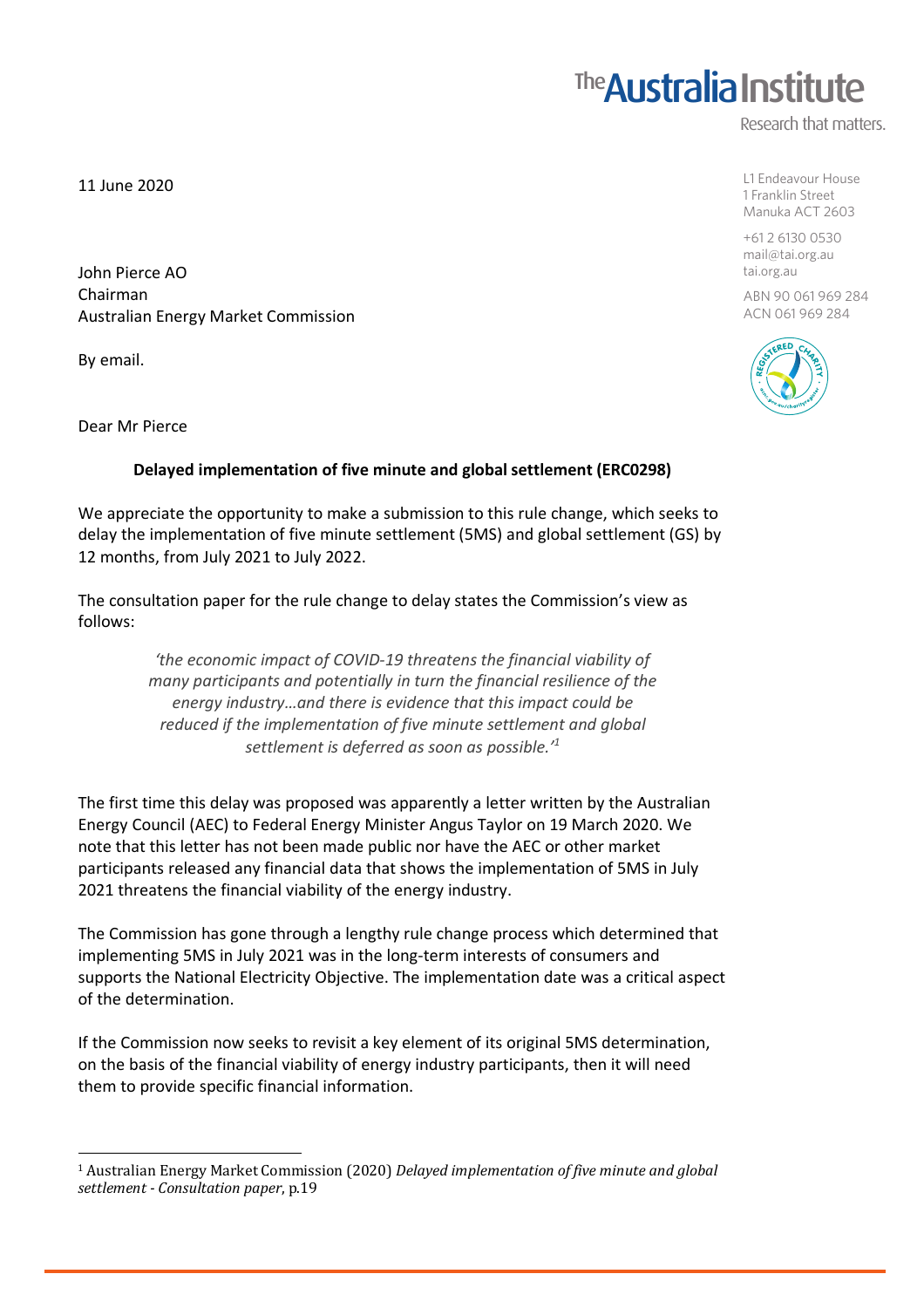The Commission does not have the power to compel such production of information and none has been volunteered. What is publicly available (at 31 May 2020) is AEC members Origin Energy and AGL had not issued ASX market notices indicating financial distress as a result of regulatory compliance during COVID-19.<sup>2</sup>

## The case for maintaining the reform timetable

 

The Commission maintains that COVID-19 has had major economic and social impacts. These new stresses on consumers make the benefits of reform even more, not less important than when the 5MS rule change was made in 2017.

The Commission's 5MS determination found the reform would have a number of key benefits including:

- 1. Improve price signals for more efficient generation and use of electricity;
- 2. Improve price signals for more efficient investment in capacity including storage and demand response resources to balance supply and demand – promoting an efficient mix of generation assets and demand side technologies, leading to lower supply costs; and
- 3. Improve bidding incentives by helping to address price distortions across the NEM which would only worsen without a shift to 5MS.

The NEM faces major reliability challenges as coal-fired power stations retire. The Liddell power station is expected to retire in April 2023 and other coal-fired retirements will follow. It is critical that appropriate price signals are in place for sufficient time, in order to stimulate investment in an efficient portfolio of generation, storage and demand-side measures to replace them.

The investment case for batteries has already been adversely affected by the implementation of mandatory primary frequency response. <sup>3</sup> Delay of 5MS will further erode the battery value stack and make investment less likely. This will harm competition in energy and FCAS markets.

There is also a risk that delay of 5MS would disproportionately benefit the three 'gentailers' that between them cover a majority of the both generation and retail markets in the NEM, as they own the generation assets that benefit from the price distortions caused by the current bidding incentives.

By contrast, small, innovative retailers and aggregators are building the business models to enable demand side technologies to reduce energy cost for consumers under 5MS. A

<sup>&</sup>lt;sup>2</sup> AGL's ASX market notice *Presentation to Macquarie Australia Conference 2020* (5 May 2020) forecasts profit after tax of \$780 million to \$860 million for financial year 2020-2021 (p.6) and Origin Energy's ASX notice *March Quarterly* Report (30 April 2020) neither reported nor predicted financial distress.

<sup>&</sup>lt;sup>3</sup> Mazengarb (2020) *AEMC* makes frequency response mandatory for all generators, renewables to *be hit with costs*, https://reneweconomy.com.au/aemc-makes-frequency-response-mandatoryfor-all-generators-renewables-to-be-hit-with-costs-13814/; Sondhi (2019) *Primary Frequency Response Consultation Paper Rule Change Submission ERC0274 - Fluence Energy*, p.2